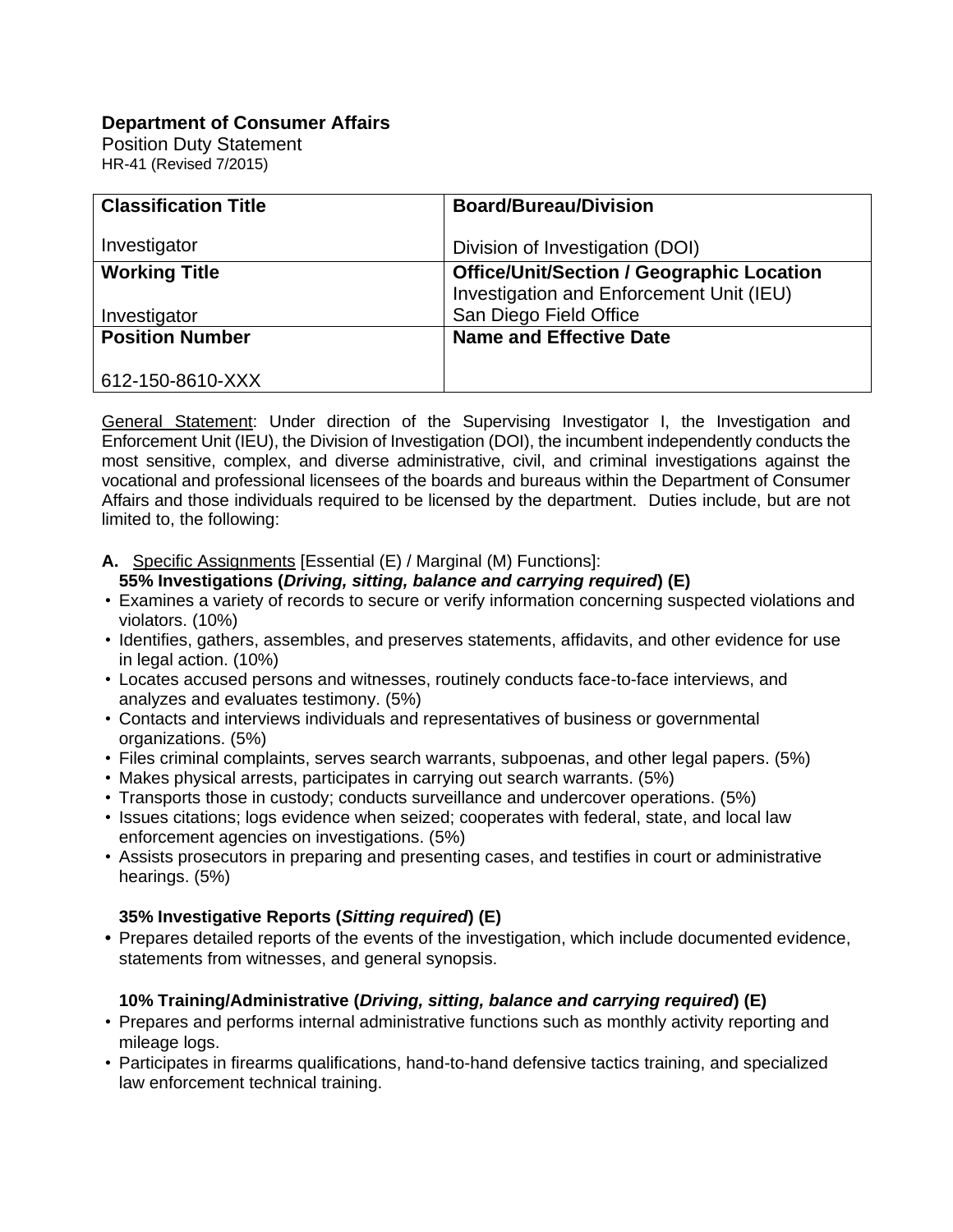INVESTIGATOR Division of Investigation (DOI) Investigation and Enforcement Unit (IEU) Page 2 of 5

#### **B.** Supervision Received

The Investigator reports directly to, and receives the majority of assignments from, the Supervising Investigator I. On occasion, the incumbent may also receive assignments from the Supervising Investigator II or higher level in management.

- **C.** Supervision Exercised None
- **D.** Administrative Responsibility None

#### **E.** Personal Contacts

The incumbent will have daily contact with supervisory staff, employees, licensees of the department, and general public, such as subjects, complainants, or witnesses. Occasional to frequent contact can occur with client boards, bureaus, and criminal justice agencies at the county, city, state, and federal levels.

#### **F.** Actions and Consequences

Failure to complete assigned casework in a timely manner, or inefficiency in conducting investigations, may result in a higher monetary cost to client agencies. Investigations not completed in a timely manner may allow the statute of limitations for the particular violation to lapse. Investigations not completed in a timely manner can delay licensing, costing the DCA loss of licensing revenue and the possibility of a loss of income for a person who cannot be licensed until the investigation is completed. An inadequate investigation may result in allowing a violation of the law (criminal or administrative) to go undetected or unpunished. Many of the cases being investigated affect the health and safety of consumers.

Failure to make a lawful or justified arrest may expose the state to a lawsuit. The excessive or improper use of force in making an arrest may result in injury or death to an employee, suspect, or other person, and may expose the state to a lawsuit.

#### **G.** Functional Requirements

The incumbent works 40 hours a week; up to 20 hours per week in an office setting, with artificial light and temperature control, and approximately 20 hours a week in the field, which includes sitting/driving and walking. Daily access to and use of a computer and telephone is essential. Sitting and standing requirements in the office are consistent with office work.

#### Special physical characteristics

Include good health, emotional maturity and stability; sound physical condition; strength, endurance, and agility necessary to cope with the demands of the job; normal hearing; normal vision or vision corrected to normal; weight proportional to age and height.

### Peace Officer and POST requirements

The Investigator is required to perform the full range of peace officer duties, including qualifying for, carrying and using a firearm. Pursuant to Government Code section 1031 (f), an individual in this position must be found to be free from physical, emotional, or mental condition which might adversely affect the exercise of the powers of a peace officer.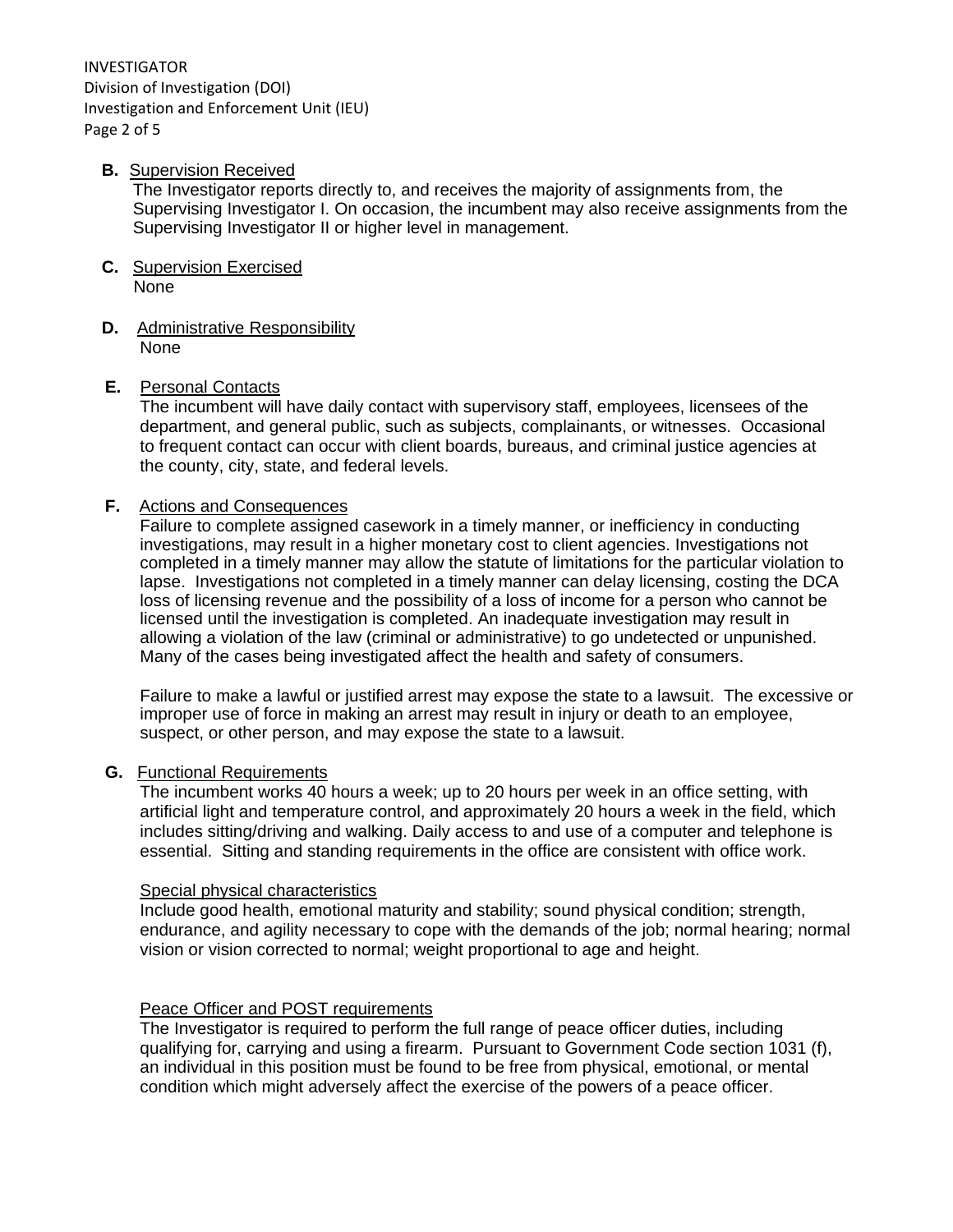An individual must satisfy all selection and training standards required by the California Commission on Peace Officer Standards and Training (POST) for peace officers. The incumbent will be required to satisfactorily complete or provide proof of successful completion of a basic investigative training course approved by POST prior to the completion of the probationary period. If the incumbent does not successfully complete the POST course during the probationary period, the incumbent will be rejected during the probationary period.

#### Physical Demands

An employee must be able to demonstrate his/her ability to perform various physical tasks. In an 8-hour work shift, an employee will routinely:

| Stand/Walk/Run:            |     | Occasionally                                                               |
|----------------------------|-----|----------------------------------------------------------------------------|
| Sit:                       |     | Continuously                                                               |
| Drive:                     |     | Frequently                                                                 |
| Bend/Stoop:                |     | Occasionally                                                               |
| Squat/Crouch: Occasionally |     |                                                                            |
| Crawl:                     |     | Occasionally                                                               |
| Climb:                     |     | Occasionally                                                               |
| Reach/Stretch:             |     | Occasionally                                                               |
| Balance:                   |     | Continuously                                                               |
| Push/Pull:                 |     | Occasionally                                                               |
| Carry:                     |     | Continuously, up to 15 pounds as s/he is required to carry a semi-         |
|                            |     | automatic pistol, extra ammunition, handcuffs, chemical agent, etc. The    |
|                            |     | incumbent will wear body armor (approximately 8 pounds), when              |
|                            |     | required. The incumbent will occasionally carry up to 80 pounds.           |
| Lift:                      |     | Occasionally                                                               |
| Kneel:                     |     | Occasionally                                                               |
| Twist:                     |     | Occasionally                                                               |
| Foot Movement:             |     | Occasionally, the incumbent will use repetitive foot movements when        |
|                            |     | driving a vehicle.                                                         |
| Hand Manipulation:         |     | The incumbent uses hands respectively for fine manipulating motor skills   |
|                            |     | and firm grasping with all joints and digits for the following: writing or |
|                            |     | typing reports, maintenance of firearm proficiency, performance of         |
|                            |     | physical arrests and in-service defensive tactics training.                |
| Occasionally               | $=$ | 1- 33% of workday                                                          |
| Frequently                 | $=$ | 34- 66% of workday                                                         |
| Continuously               | $=$ | 67-100% of workday                                                         |

### Environmental Conditions

The employee is required to work both indoors and outdoors, depending on the situation he or she is involved in, at any given time. While indoors, the temperature and humidity is reasonably controlled, but while out of doors, the employee is exposed to climatic conditions. The employee is exposed to dust and fumes. The employee may occasionally be exposed to toxic materials or have contact with persons believed to have a contagious disease. There is a reasonable expectation of contact with blood-borne pathogens or bodily fluids, or other potentially infectious materials or chemicals. The employee is exposed to gunpowder and fumes during quarterly firearm/shotgun qualifications and periodic chemical agent training.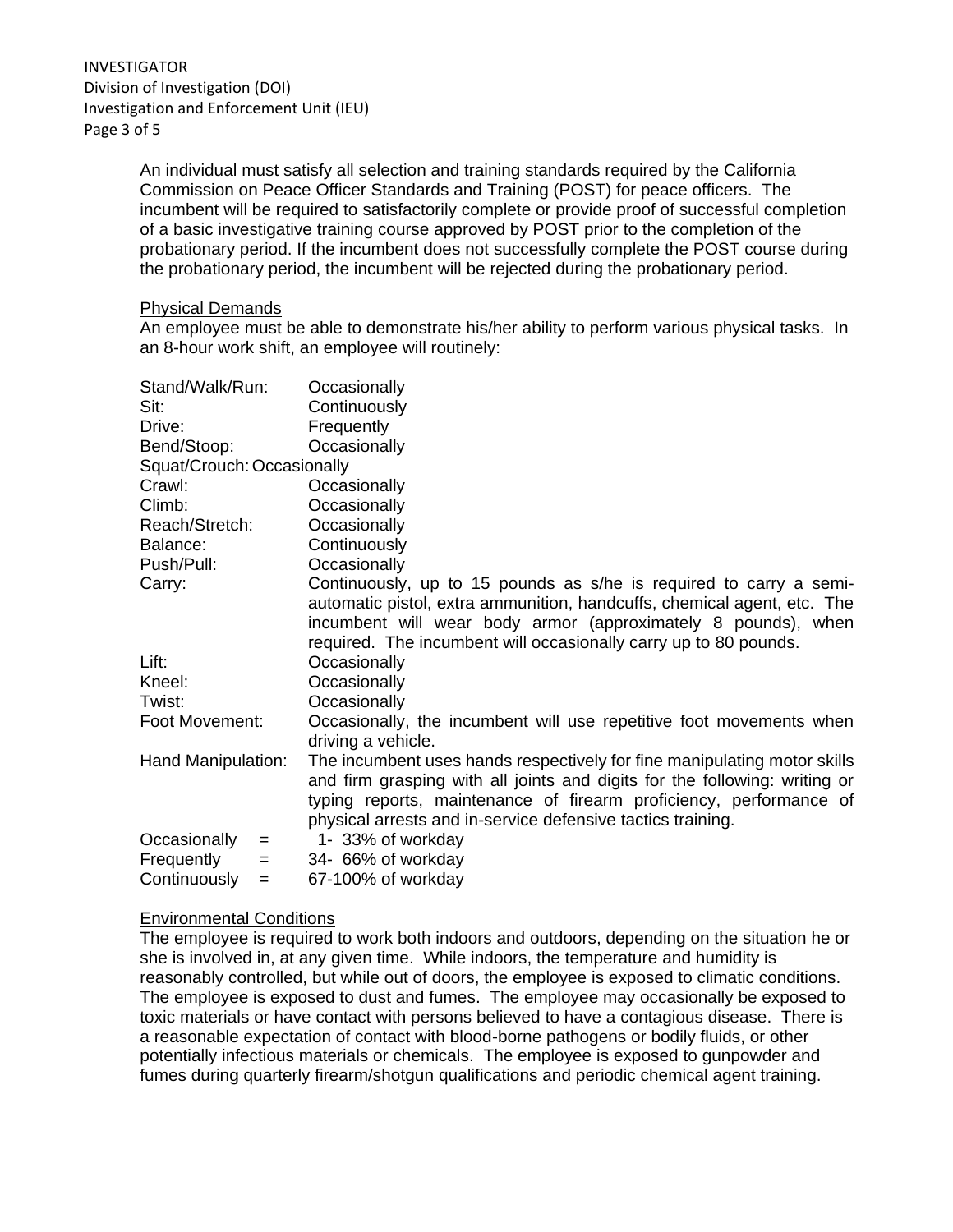INVESTIGATOR Division of Investigation (DOI) Investigation and Enforcement Unit (IEU) Page 4 of 5

### **H.** Other Information

The employee routinely works with sensitive and confidential issues and/or materials, which may include sexually explicit materials and graphic medical procedures such as autopsies. The employee is expected to maintain the privacy and confidentiality of documents and topics pertaining to individuals or to sensitive investigative matters at all times. This position requires working in and driving to various locations throughout the state and, on occasion, during odd or irregular hours. The employee is required to maintain regular and consistent attendance; report to work on time; work his/her full day and work under changing priorities and deadlines. In addition, the employee is required to dress and act professionally, work cooperatively with others, and exhibit courteous behavior towards coworkers and the public. Knowledge and proficiency in the use of personal computers and standard office software is desired. A peace officer background check is required.

The investigator must perform the full range of peace officer duties and responsibilities in the accomplishment of their assignments. In addition, the investigator must qualify and carry a firearm, have a valid California Driver's License and a good driving record, and be able to operate a motor vehicle safely. The position requires substantial field work (majority of the time) and it is typically more efficient for the employee to travel directly from home to the field work location.

Title 11, section 703 (d) of the California Code of Regulations required criminal record checks of all personnel who have access to Criminal Offender Record Information (CORI). Pursuant to this requirement, applicants for this position will be required to submit fingerprints to the Department of Justice and be cleared before hiring. In accordance to DCA's (CORI) procedures, clearance shall be maintained while employed in a CORI-designated position. Additionally, the position routinely works with sensitive and confidential issues and/or materials and is expected to maintain the privacy and confidentiality of documents and topics pertaining to individuals or to sensitive program materials at all times.